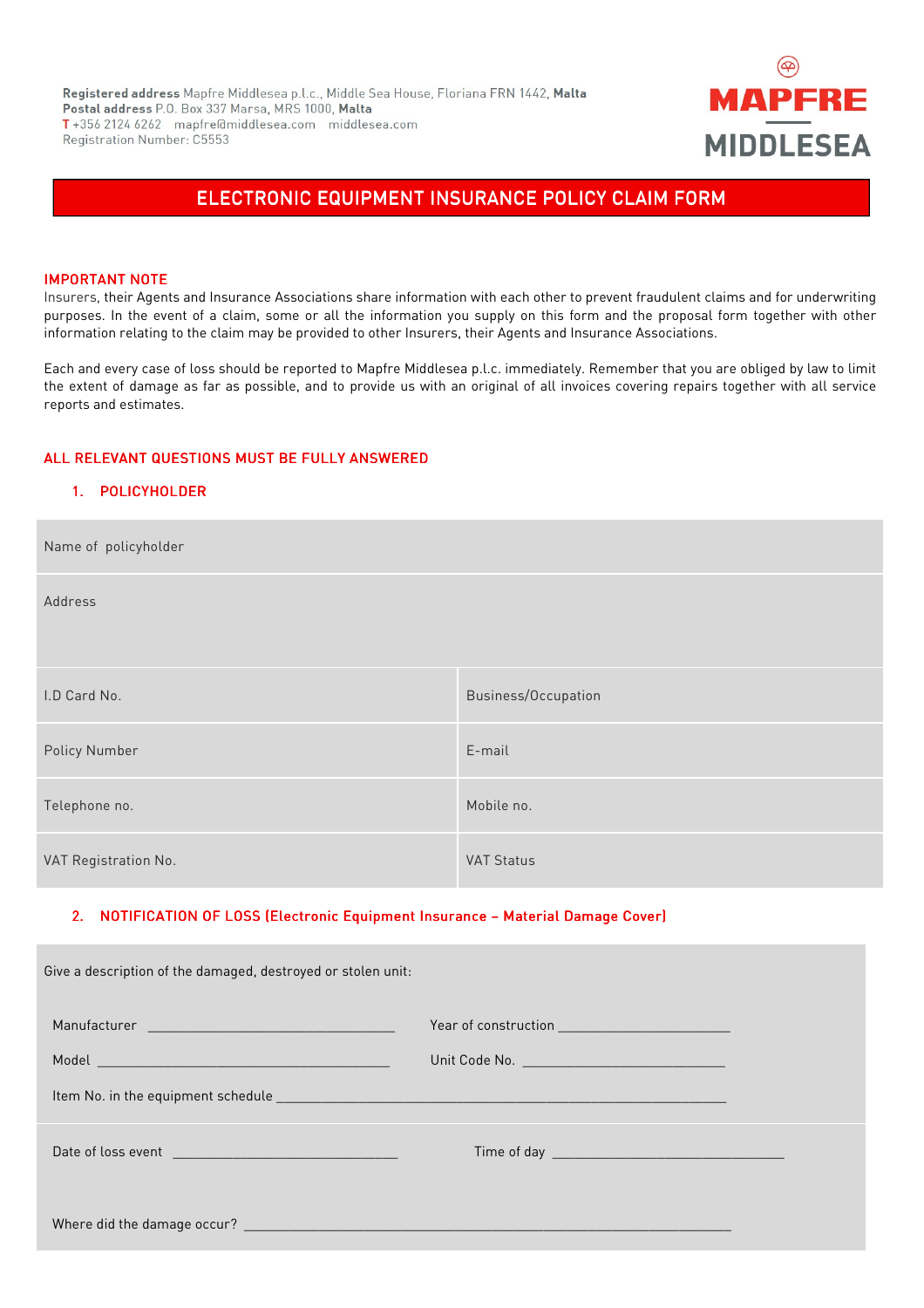What were the circumstances leading to the loss? How was the damage first noticed? Was one particular event directly responsible for the loss? (Please supply a detailed description, if necessary, on a separate sheet).

Did anyone witness the loss event, or is anyone able to supply relevant information? (Name, address, telephone number)

## 3. MATERIAL DAMAGE

| Provide a description of the actual loss event. (Were there any signs of damage and, if so, what were they and what were the<br>circumstances?) |
|-------------------------------------------------------------------------------------------------------------------------------------------------|
| Who carried out the repair work? (Name, address, telephone number)                                                                              |
| Where and when can the damaged equipment be inspected?                                                                                          |
| What repair costs are involved, or what is estimated?                                                                                           |
| Give details if damage has been caused to tubes (e.g. X-ray tubes, image intensifier tubes, TV pick-up tubes)                                   |
| Age of tubes (in months)<br>Number of hours in use<br><u> 1989 - John Barnett, fransk politiker</u>                                             |
| Number of pictures/scans taken __________                                                                                                       |
| Are the units or damaged parts still covered under a warranty?<br>No <sub>1</sub><br>Yes $\square$                                              |
| Can the damaged parts be repaired under a maintenance contract?<br>Yes $\Box$<br>No <sub>1</sub>                                                |
| Were credits either allowed for replacement spare parts or the                                                                                  |
| possibility of allowing them discussed?<br>$Yes \Box No \Box$                                                                                   |
|                                                                                                                                                 |
|                                                                                                                                                 |
|                                                                                                                                                 |
| Has the unit been assigned over to bank, leasing company and lessor, as a security measure or have claims for damages                           |
| been transferred?<br>$Yes \Box No \Box$                                                                                                         |
| Will claims be enforced on this basis?<br>Yes $\square$<br>No <sub>1</sub>                                                                      |
| If so, by whom? (supply name and address of claimant)                                                                                           |
| ONLY TO BE COMPLETED IF DAMAGE HAS BEEN CAUSED BY THIRD PARTIES                                                                                 |